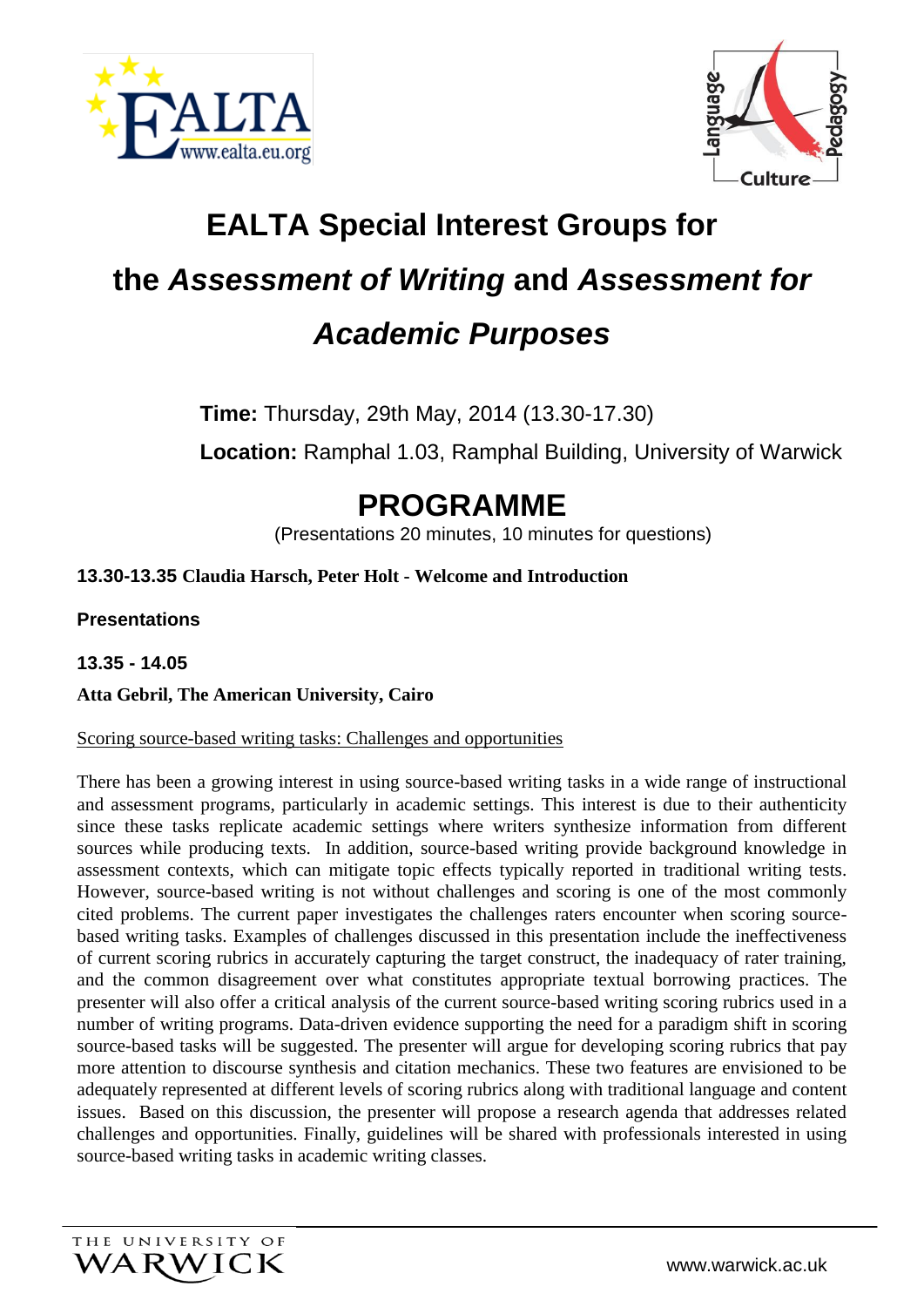**Atta Gebril** is an assistant professor in the Department of Applied Linguistics at the American University in Cairo, Egypt. He teaches courses in language assessment and research methods in applied linguistics. His research interests include writing assessment, reading-writing connections, and test validation. He serves on the editorial board of Journal of Language Testing and Language Assessment Quarterly. His work has appeared in a number of international journals including, *Language Testing, Language Assessment Quarterly, Journal of Second Language Writing, Assessing Writing, and Assessment in Education*. He has taught in the USA, United Arab Emirates, and Egypt. He has also worked on a number of test development projects in different parts of the world.

# **14.05 - 14.35**

# **Mehdi Riazi and Jill Murray, Department of Linguistics, Macquarie University, Sydney**

#### Linguistic features of the texts produced by high- vs. low-performers in TOEFL-iBT writing tasks

This study, which is part of a larger scale research project funded by the Educational Testing Service (ETS), reports on the linguistic features of the texts produced by postgraduate students for the two TOEFL-iBT writing tasks. Data were collected from 30 postgraduate students studying at 4 major universities in New South Wales, Australia in 2011 and 2012. Participants completed the TOEFL-iBT writing test module, which consists of two writing tasks, one integrated and one independent. The test tasks were scored by ETS experienced raters, and based on the scores of each task, test takers were divided into high- vs. low-performers using the median score for each task. Both Task 1 and Task 2 texts of the high and low-performers were then analysed using the Coh-metrix text analysis program and six indices related to syntactic complexity, word knowledge (lexical diversity and word frequency) and cohesion (index of all connectives and co-referentiality) were computed for the texts. Results of the text analysis for the two groups across the two writing tasks will be presented and discussed. Moreover, implications of the findings for the reliability of the scores and the scalability of the writing tasks in terms of the linguistic features of the texts will be discussed.

Mehdi Riazi is associate professor of applied linguistics in the department of linguistics, Macquarie University, Australia. He convenes two postgraduate units of Research Methods and Language Testing and Evaluation and supervises doctoral and masters theses. His areas of interest include academic writing and assessment of L2 writing, test validation and research methodology. He has been the chief investigator of three research projects on test validation funded by IELTS, Pearson, and Educational Testing Service (ETS), TOEFL-iBT section.

# **14.35 - 15.05**

#### **Amanda Smith, INTO, Manchester**

#### EAP reading-to-write test design considerations

For some time colleagues and I have felt that the discursive essay which forms part of the summative assessment on our Graduate Diploma programme is creating negative washback, while the coursework (including a literature review) serves our students' long-term needs more effectively. As part of my MA TESOL at Sheffield Hallam University, I investigated students' perceptions of and performance on the existing exam format and an alternative exam: a reading-to-write exam. 31 international prepostgraduates in Manchester were set a reading-to-write exam as well as the usual discursive essay a part of their first term's exams. Students' scores on the two essay types were compared and quantitative data on their perceptions of the two essay types was gathered from the whole sample. Qualitative data was collected via two focus groups totalling 6 participants and a teacher interview. The reading-to-write essay was rated more favourably than the discursive essay on five criteria: ease of exam, ease of preparation, interest of preparation, suitability as a post-graduate selection tool and

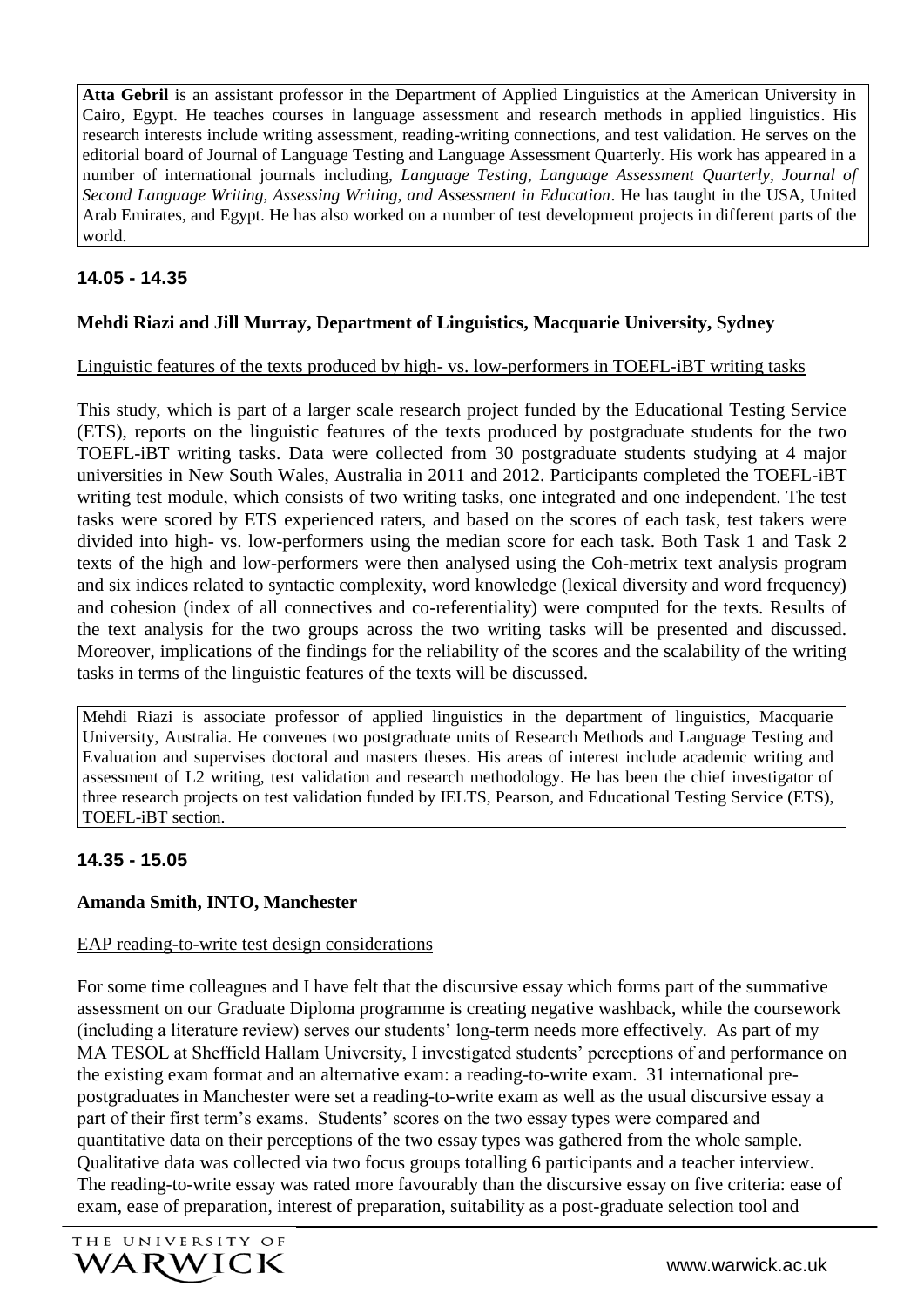usefulness; in most cases, students' performance was judged to be the same or better on this task type. Despite these positive results, there remain many unresolved issues relating to task design of readingto-write exams and marking criteria, and these will be a focus of my presentation.

Amanda Smith has been teaching and living in Manchester for 14 years. She has taught EAP at the same institution, INTO Manchester, for 13 years, the last four of which have been spent on the Graduate Diploma programme, teaching EAP to international pre-post-graduate students. Before that, she taught general EFL to children and adults for 6 years in Spain and London.

**15-05-15.30 Coffee Break**

#### **15.30 - 16.00**

#### **John Read, University of Auckland**

#### Post-entry Language Assessment in English Medium Universities

English-medium universities face significant challenges arising from the linguistic diversity of their students. It is a well-established practice that international students need to achieve a minimum score in a major proficiency test as one of the requirements for admission. Numerous institutions also use their own placement tests to put these students into required ESL or writing courses as necessary after they arrive on campus. However, there is increasing recognition that domestic students often have significant language and literacy needs as well. This has led to a new approach, which has come to be known in Australia as post-entry language assessment (PELA). It is intended to identify students who at risk of failing or underachieving in their academic studies and to guide or direct them to appropriate forms of academic language support and enhancement that are available on campus. The most comprehensive programme of this kind is the Diagnostic English Language Needs Assessment (DELNA), which was introduced at the University of Auckland in New Zealand in 2002. After a brief introduction to the rationale for PELA, this presentation will outline how DELNA operates as a twostage process of Screening and Diagnosis, which involves all first-year students entering the university, regardless of their language background. It will consider the nature of the constructs underlying this form of assessment, contrasting DELNA with another programme at the University of Sydney, based on the construct of academic literacies. There will also be some discussion of the extent to which DELNA can be regarded as 'diagnostic' in nature.

John Read is Associate Professor in Applied Language Studies and Linguistics at the University of Auckland, New Zealand. He has taught applied linguistics, TESOL and English for academic purposes at tertiary institutions in New Zealand, Singapore and the United States. His primary research interests are in second language vocabulary assessment and the testing of English for academic and professional purposes. John is the author of Assessing Vocabulary (Cambridge, 2000) and is currently completing a book on postentry language assessment in universities for Palgrave Macmillan. He was President of the International Language Testing Association in 2011 and 2012.

#### **16.00 - 16.30**

#### **Linda Nepivodova, Masaryk University, Brno**

#### A tale of two paradigms: a comparison of test mode delivery on either side of the Atlantic

This study was originally designed to explore students' attitudes to computer-based language testing at tertiary level. Students studying at two universities, one domestic and one American, have taken part in this research and have been asked to express their opinions, thoughts and feelings concerning the different modes of language test delivery they have experienced. A survey has been administered to more than 200 students so far and their responses will be further supported and elaborated on by semi-